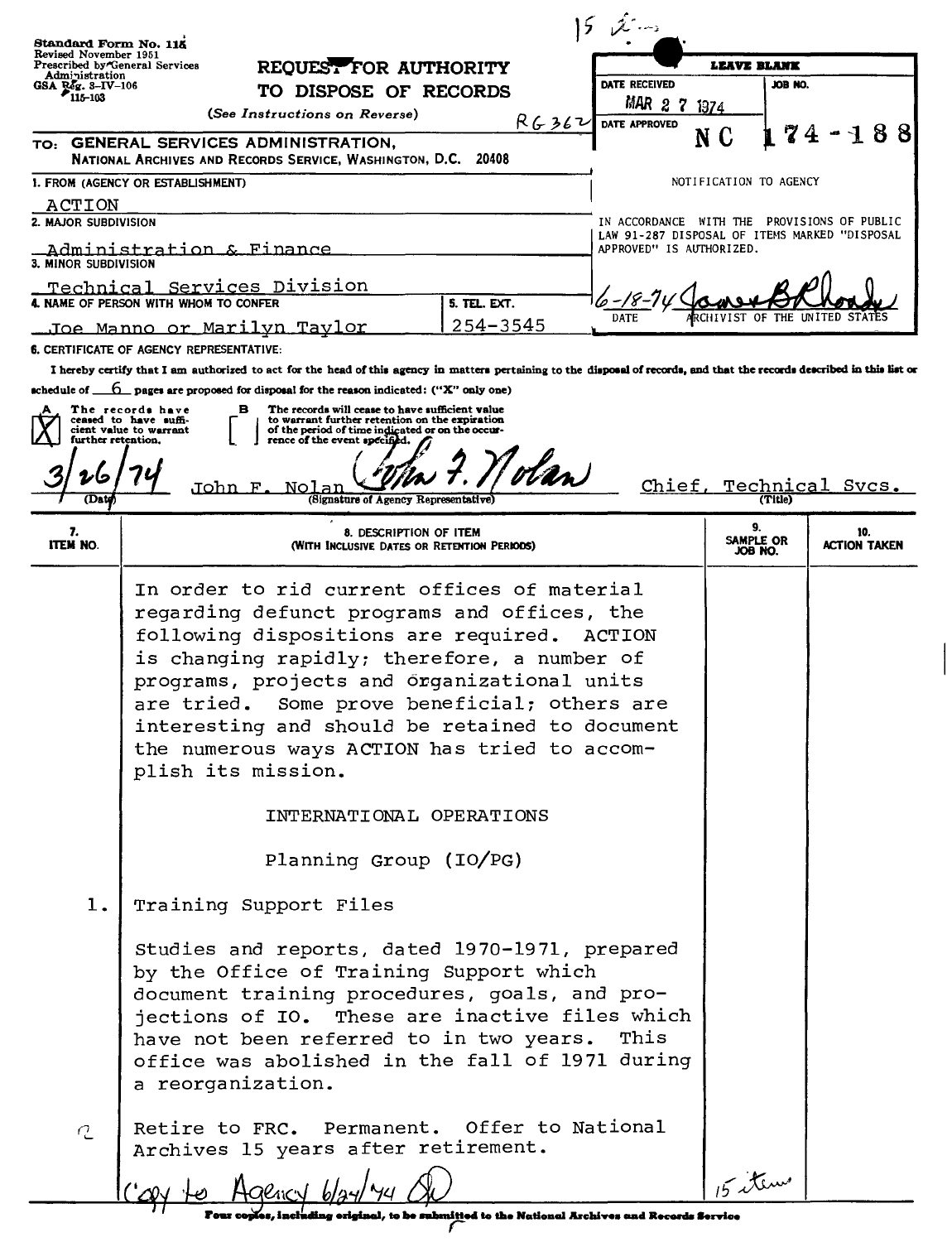

 $\ddot{\cdot}$ 

### REQUEST FOR AUTHORITY TO DISPOSE OF RECORDS-Continuation Sheet

| 7.<br>ITEM NO. | 8. DESCRIPTION OF ITEM<br>(WITH INCLUSIVE DATES OR RETENTION PERIODS)                                                                                                                                                                                                                                                                                   | 9.<br><b>SAMPLE OR</b><br>JOB NO. | 10.<br><b>ACTION TAKEN</b> |
|----------------|---------------------------------------------------------------------------------------------------------------------------------------------------------------------------------------------------------------------------------------------------------------------------------------------------------------------------------------------------------|-----------------------------------|----------------------------|
| 2.             | Program and Training Council                                                                                                                                                                                                                                                                                                                            |                                   |                            |
|                | Documentation dated 1962-1972 contains the<br>agenda, minutes, issues, high level policies<br>and procedures, and evaluations of the training<br>program. This Council was abolished in 1972.                                                                                                                                                           |                                   |                            |
| jZ             | Retire to FRC. Permanent. Offer to National<br>Archives 15 years after retirement.                                                                                                                                                                                                                                                                      |                                   |                            |
| 3.             | Peace Corps Director's Files                                                                                                                                                                                                                                                                                                                            |                                   |                            |
|                | Office files of Joseph Blatchford, 1971-72,<br>documenting ACTION policy and procedures.<br>The<br>file contains incoming and outgoing correspon-<br>dence, Peace Corps publicity, copies of<br>Director's speeches, organizational charts,<br>functional statements, policy and procedural<br>statements and Director's statements before<br>Congress. |                                   |                            |
| R              | Retire to FRC. Permanent. Offer to National<br>Archives 15 years after retirement.                                                                                                                                                                                                                                                                      |                                   |                            |
| 4.             | Organization of Peace Corps                                                                                                                                                                                                                                                                                                                             |                                   |                            |
|                | These records dated 1965-1970 document the<br>mission, function, history, and organizational<br>plans of Peace Corps. These files augment<br>files retained by Peace Corps Headquarters.                                                                                                                                                                |                                   |                            |
|                | Retire to FRC. Permanent. Offer to National<br>Archives 15 years after retirement.                                                                                                                                                                                                                                                                      |                                   |                            |
|                | Operations Planning Branch                                                                                                                                                                                                                                                                                                                              |                                   |                            |
| 5.             | Volunteer Personnel File                                                                                                                                                                                                                                                                                                                                |                                   |                            |
|                | This is a 5" x 8" card file. These cards<br>were made on each volunteer from the beginning<br>of Peace Corps through 1967. The information<br>contained is duplicated in the Official<br>Volunteer Personnel File, which is retired to                                                                                                                  |                                   |                            |

 $\mathbf{I}$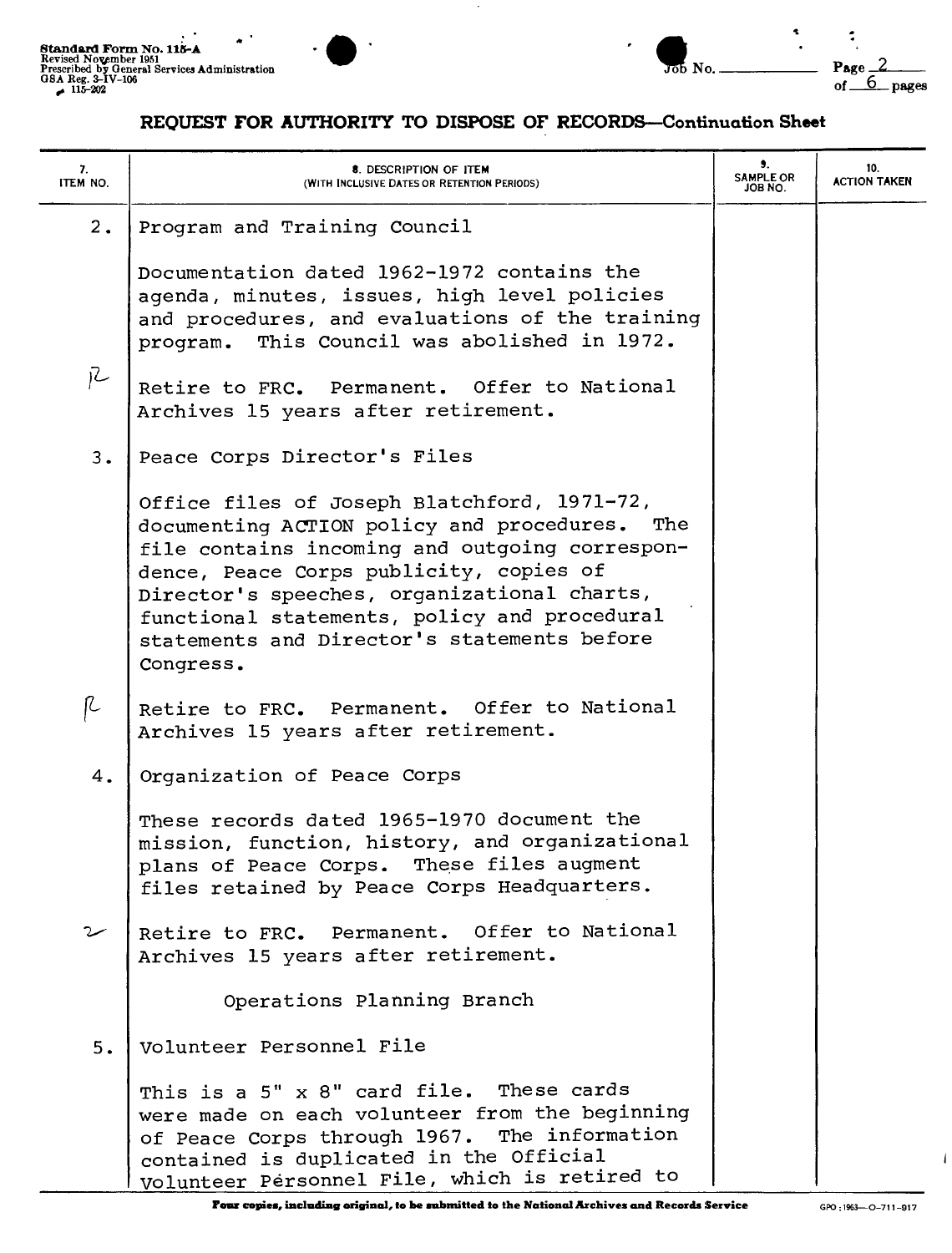

| andard Form No. 115-A                                                                               |  |             |                        |       |
|-----------------------------------------------------------------------------------------------------|--|-------------|------------------------|-------|
| vised November 1951<br>scribed by General Services Administration<br>A Reg. 3-IV-106<br>$115 - 202$ |  | No.<br>rn n | $P_{\bf R}$ <i>d</i> e | pages |

# REQUEST FOR AUTHORITY TO DISPOSE OF RECORDS-Continuation Sheet

 $\mathbf{r}$ 

| 7.<br>ITEM NO. | 8. DESCRIPTION OF ITEM<br>(WITH INCLUSIVE DATES OR RETENTION PERIODS)                                                                                                                                                                                                                                                                                                                                                                    | 9.<br><b>SAMPLE OR</b><br>JOB NO. | 10.<br><b>ACTION TAKEN</b> |
|----------------|------------------------------------------------------------------------------------------------------------------------------------------------------------------------------------------------------------------------------------------------------------------------------------------------------------------------------------------------------------------------------------------------------------------------------------------|-----------------------------------|----------------------------|
|                | St. Louis, NPRC.                                                                                                                                                                                                                                                                                                                                                                                                                         |                                   |                            |
|                | Destroy when no longer needed.                                                                                                                                                                                                                                                                                                                                                                                                           |                                   |                            |
|                | IO Regional Offices                                                                                                                                                                                                                                                                                                                                                                                                                      |                                   |                            |
| 6.             | Program Memoranda                                                                                                                                                                                                                                                                                                                                                                                                                        |                                   |                            |
|                | A document for specific countries or regions.<br>This document outlines a comprehensive program<br>for the area. No longer prepared, superseded<br>by country plans.                                                                                                                                                                                                                                                                     |                                   |                            |
| e              | IO/W Regional Office cut-off at the end of<br>a.<br>year, hold 2 years and retire to FRC.<br>Permanent. Offer to National Archives<br>15 years after retirement.                                                                                                                                                                                                                                                                         |                                   |                            |
|                | Destroy all other copies after 3 years.<br>b.                                                                                                                                                                                                                                                                                                                                                                                            |                                   |                            |
|                | DOMESTIC OPERATIONS                                                                                                                                                                                                                                                                                                                                                                                                                      |                                   |                            |
|                | ACTION Education Programs (DO/E)                                                                                                                                                                                                                                                                                                                                                                                                         |                                   |                            |
| 7.             | Volunteers to America Personnel Case File                                                                                                                                                                                                                                                                                                                                                                                                |                                   |                            |
|                | These volunteer folders are filed by country<br>The file contains personal<br>and then by name.<br>correspondence regarding assignments, problems<br>encountered, progress reports, lesson plans,<br>newspaper clippings, volunteer biographic data,<br>photographs, and certificates of services.<br>The program was started by President Johnson<br>in 1967 and continued until the end of 1972.<br>The project has been discontinued. |                                   |                            |
|                | Retire to FRC. Permanent. Offer to Archives in voyedrs,*                                                                                                                                                                                                                                                                                                                                                                                 |                                   |                            |
| 8.             | Volunteers to America Country Files                                                                                                                                                                                                                                                                                                                                                                                                      |                                   |                            |
|                | Documentation is arranged alphabetically by<br>country and is dated from 1967 through 1972.                                                                                                                                                                                                                                                                                                                                              |                                   |                            |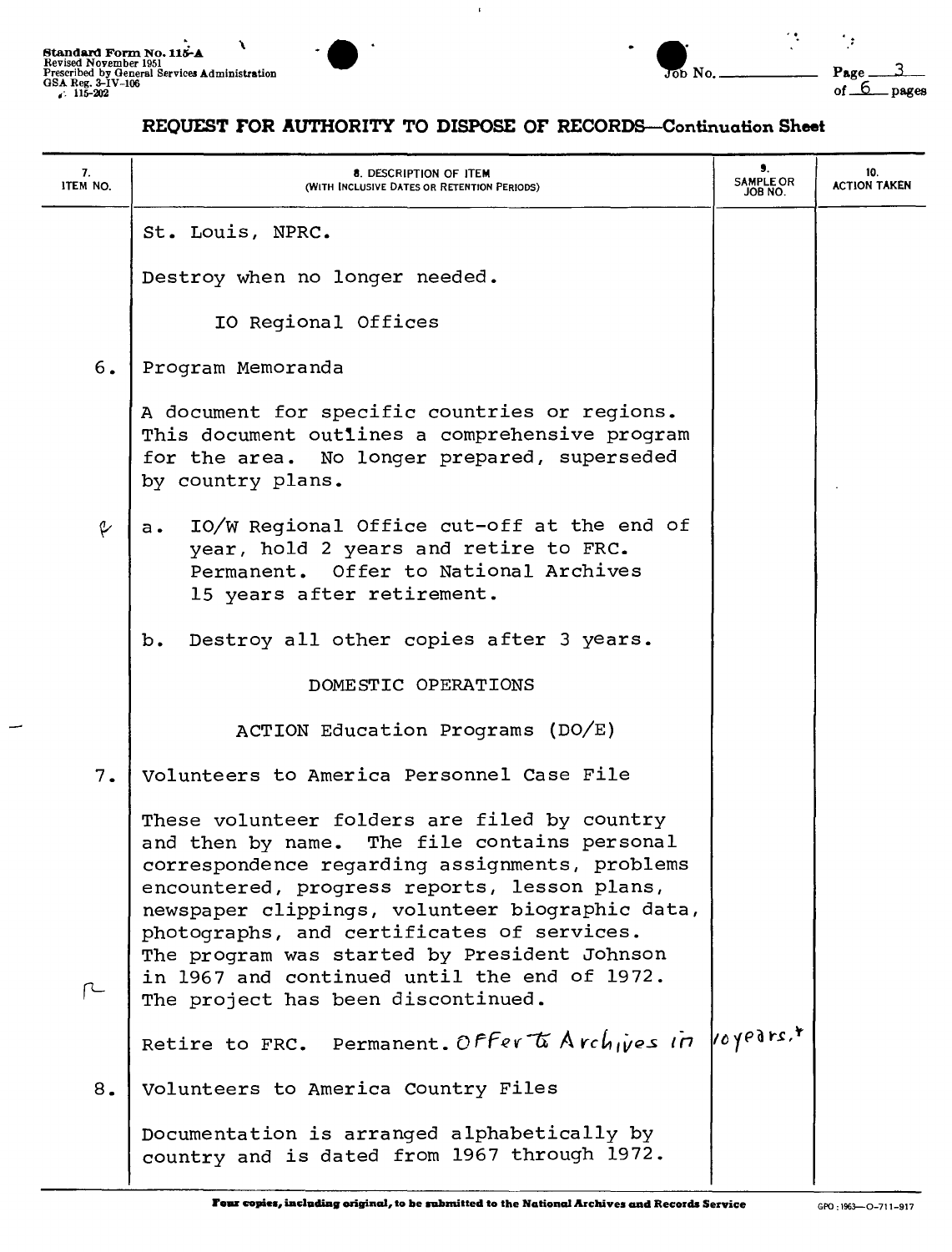

## REQUEST FOR AUTHORITY TO DISPOSE OF RECORDS-Continuation Sheet

| 7.<br>ITEM NO. | 8. DESCRIPTION OF ITEM<br>(WITH INCLUSIVE DATES OR RETENTION PERIODS)                                                                                                                                                                                                                                                                                                                                                                                                         | 9.<br><b>SAMPLE OR</b><br>JOB NO. | 10.<br><b>ACTION TAKEN</b> |
|----------------|-------------------------------------------------------------------------------------------------------------------------------------------------------------------------------------------------------------------------------------------------------------------------------------------------------------------------------------------------------------------------------------------------------------------------------------------------------------------------------|-----------------------------------|----------------------------|
| n              | Each country folder contains cables and<br>correspondence regarding diplomatic negotiations,<br>volunteer visits, program history, cultural<br>exchange, study and techniques evaluation,<br>training contracts, budget, contractor informa-<br>tion, congressional correspondence, and<br>International Conference discussions and papers.<br>This program is also known as Peace Corps<br>Exchange, Domestic Peace Corps, and Reverse<br>Peace Corps. Program discontinued. |                                   |                            |
|                | Retire to FRC. Permanent, Offer To Archives in 10 years.*                                                                                                                                                                                                                                                                                                                                                                                                                     |                                   |                            |
| 9.             | Volunteers to America (VTA) Subject Files                                                                                                                                                                                                                                                                                                                                                                                                                                     |                                   |                            |
| n              | This is a group of miscellaneous folders, dated<br>1967-1972, containing substantive policies and<br>procedures material; for example, letters of<br>support from Congress and states, program slides<br>and tapes, handbooks for local supervisors,<br>lesson plans, policy on VTA's remaining in the<br>U.S., fact sheets, program descriptions, assign-<br>ment sites, and a complete record set of all<br>publications and press releases. Program<br>discontinued.       |                                   |                            |
|                | Retire to FRC. Permanent. Offer To Archives in ayears. <sup>*</sup>                                                                                                                                                                                                                                                                                                                                                                                                           |                                   |                            |
|                | 10. ACTION Merger and Reorganization Task Force File                                                                                                                                                                                                                                                                                                                                                                                                                          |                                   |                            |
| R              | This file contains correspondence, reports, and<br>other records dated 1971 addressed to<br>Henry Kissinger, John D. Ehrlichman, H.R.<br>Haldeman, and other White House personalities<br>indicating the level of coordination and<br>support. It is a comprehensive file documenting<br>the actions of the TASK Force, ideas considered,<br>proposed reorganization, and agencies or pro-<br>grams that should be merged.                                                    |                                   |                            |
|                | Retire to FRC. Permanent. Offer To Archives in royed rs*                                                                                                                                                                                                                                                                                                                                                                                                                      |                                   |                            |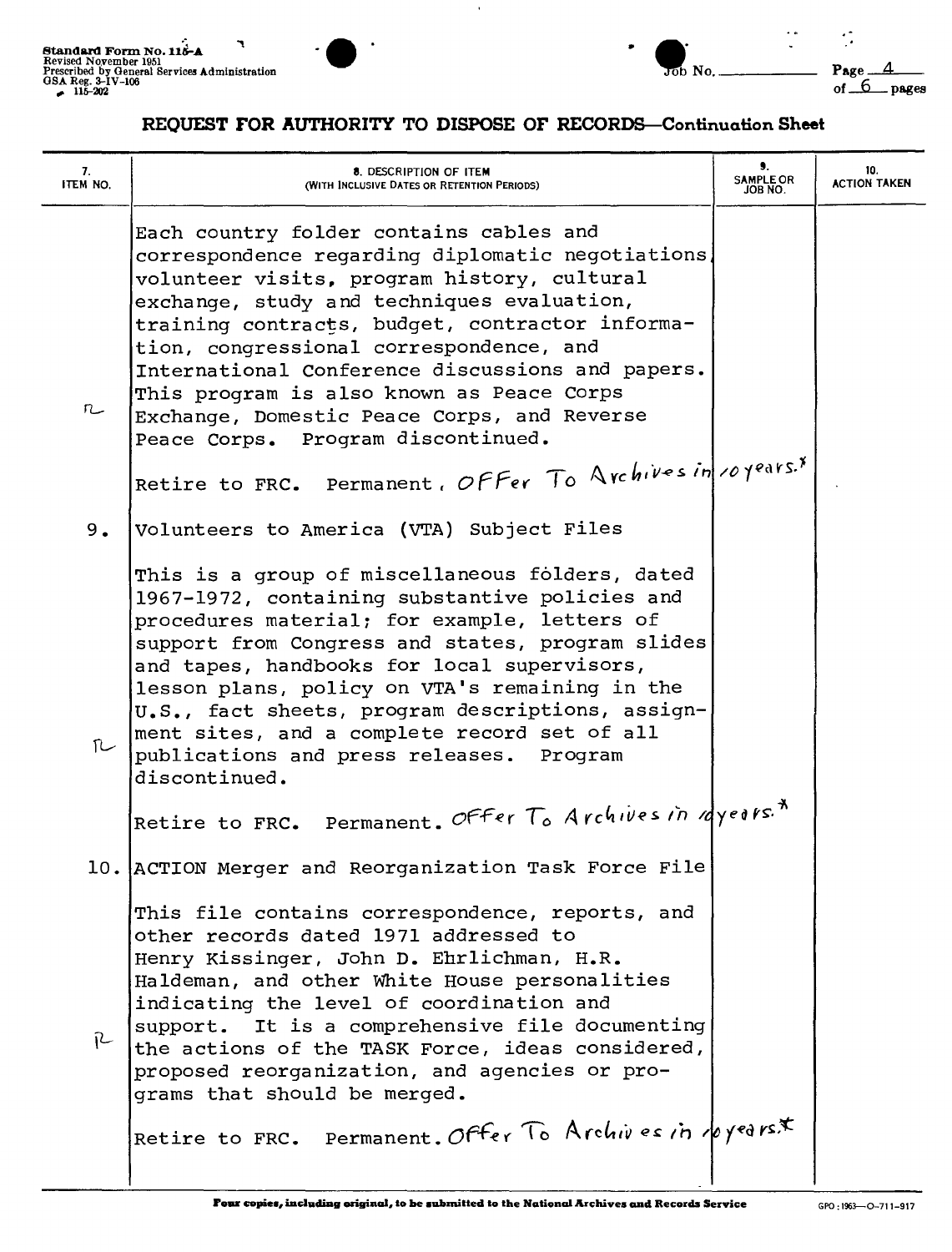



### REOUEST FOR AUTHORITY TO DISPOSE OF RECORDS-Continuation Sheet

| 7.<br>ITEM NO. | 8. DESCRIPTION OF ITEM<br>(WITH INCLUSIVE DATES OR RETENTION PERIODS)                                                                                                                                                                                                                                                                                                                                                                  | 9.<br>SAMPLE OR<br>JOB NO. | 10.<br><b>ACTION TAKEN</b> |
|----------------|----------------------------------------------------------------------------------------------------------------------------------------------------------------------------------------------------------------------------------------------------------------------------------------------------------------------------------------------------------------------------------------------------------------------------------------|----------------------------|----------------------------|
|                | VISTA Operations Branch (DO/VISTA)                                                                                                                                                                                                                                                                                                                                                                                                     |                            |                            |
| 11.            | Imprest Funds (1970-1971)                                                                                                                                                                                                                                                                                                                                                                                                              |                            |                            |
|                | Money allocated as a revolving type operation.<br>This was an OEO cash fund to advance money to<br>volunteers. These files document disposition<br>of the money. The file contains SF 1129 and<br>VISTA Form 15 Individual Voucher which the<br>individual volunteer signed that received the<br>money. To satisfy this obligation the Army<br>Finance Center, Indianapolis, Indiana deducted<br>this amount from the Volunteer's pay. |                            |                            |
|                | DO/VISTA will retire this material to FRC.<br>FRC will destroy 10 years from receipt to this<br>file.                                                                                                                                                                                                                                                                                                                                  |                            |                            |
|                | OFFICE OF VOLUNTARY ACTION LIAISON *                                                                                                                                                                                                                                                                                                                                                                                                   |                            |                            |
|                | This office was abolished in 1973, but some of<br>its functions were taken over by the Office of<br>Out-Placement.* The following records are all<br>that remain of the files of this organization.                                                                                                                                                                                                                                    |                            |                            |
| 12.            | PC/VISTA Questionnaires                                                                                                                                                                                                                                                                                                                                                                                                                |                            |                            |
|                | Files are arranged alphabetically by state.<br>The questionnaires contain the answers provided<br>by the returned volunteers regarding future<br>employment or academic training desired. This<br>is raw data and no analysis of the material<br>has been made.                                                                                                                                                                        |                            |                            |
|                | Retire to FRC. FRC will hold 3 years and<br>destroy.                                                                                                                                                                                                                                                                                                                                                                                   |                            |                            |
| 13.            | Correspondence Subject File                                                                                                                                                                                                                                                                                                                                                                                                            |                            |                            |
| ΓL             | Files are arranged alphabetically by subject.<br>Day to day correspondence regarding various<br>functions of the office is contained herein.                                                                                                                                                                                                                                                                                           |                            |                            |

Four copies, including original, to be submitted to the National Archives and Records Service *<sup>+</sup>new-* <sup>0</sup> <sup>f</sup> F,c=" <sup>e</sup> *<sup>F</sup> rVfd <sup>n</sup> fO 'v e" PlaC<r?f'lH'n* 1*<sup>Q</sup> nJ De(/Q ~r* n-. *en <sup>T</sup>*